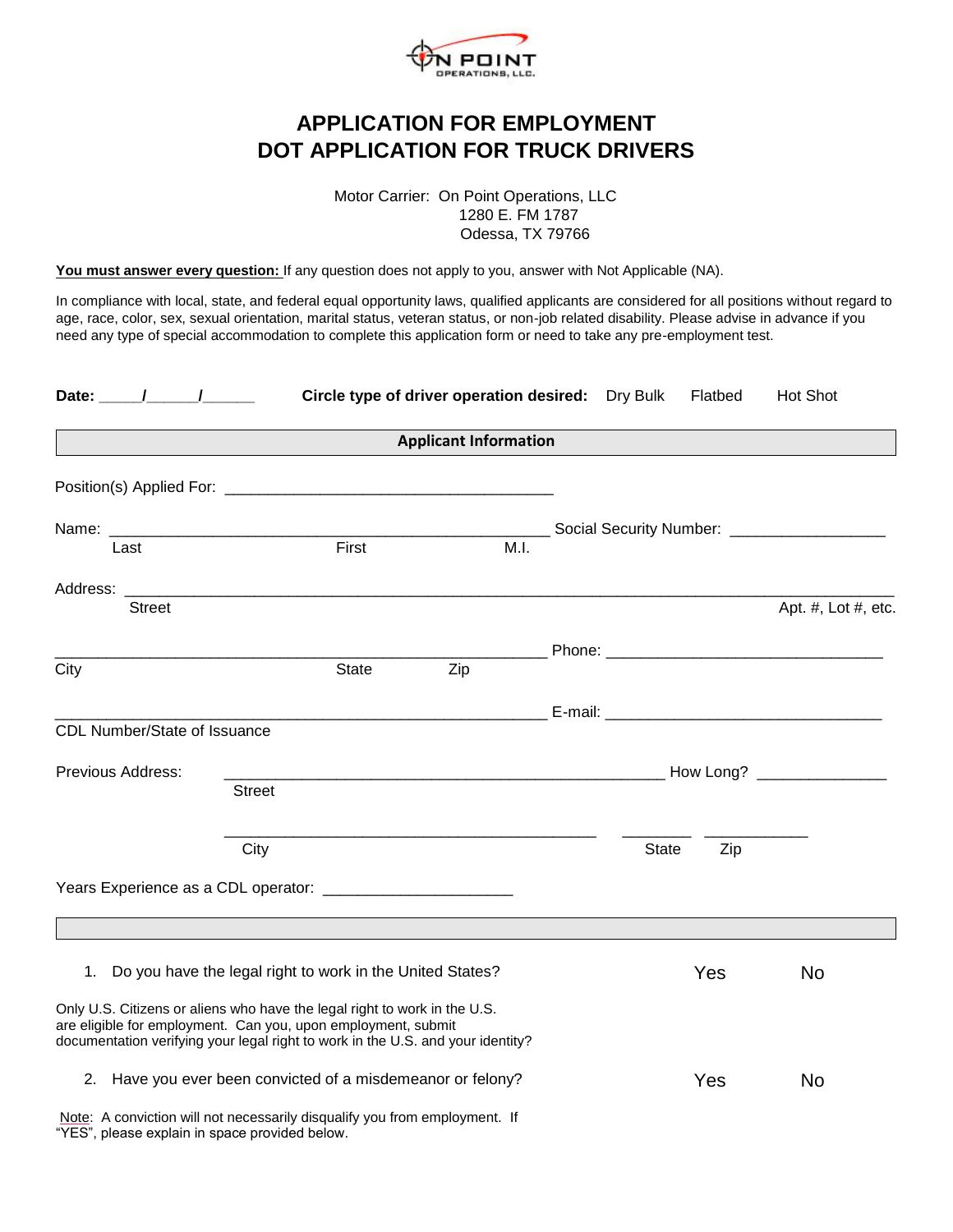| 3. | Are you over 18 years of age?                               |                                              | Yes | No  |
|----|-------------------------------------------------------------|----------------------------------------------|-----|-----|
| 4. | Date of Birth: Date of Birth:<br>Required for truck drivers | Can you provide proof of age?                | Yes | No  |
|    | 5. Have you ever applied for this company before?           |                                              | Yes | No. |
| 6. | N <sub>o</sub><br>Yes<br>Are you employed now?              | If No, How long since last employment? _____ |     |     |
|    | Have you ever been fired or asked to resign by an employer? | Yes                                          |     | No  |

## **Emergency Contact(s)**

| Name: | Telephone Number: | Relationship: |
|-------|-------------------|---------------|
| Name: | Telephone Number: | Relationship: |

## **Education**

| <b>School</b> | Print name of school, city, state &<br>phone number for each school | Number of<br>Years<br>Completed | <b>Degree</b> | <b>Major Course of Study</b> |
|---------------|---------------------------------------------------------------------|---------------------------------|---------------|------------------------------|
|               |                                                                     |                                 |               |                              |
|               |                                                                     |                                 |               |                              |
|               |                                                                     |                                 |               |                              |

\_\_\_\_\_\_\_\_\_\_\_\_\_\_\_\_\_\_\_\_\_\_\_\_\_\_\_\_\_\_\_\_\_\_\_\_\_\_\_\_\_\_\_\_\_\_\_\_\_\_\_\_\_\_\_\_\_\_\_\_\_\_\_\_\_\_\_\_\_\_\_\_\_\_\_\_\_\_\_\_\_\_\_\_\_\_\_\_\_\_\_\_\_\_\_\_\_ \_\_\_\_\_\_\_\_\_\_\_\_\_\_\_\_\_\_\_\_\_\_\_\_\_\_\_\_\_\_\_\_\_\_\_\_\_\_\_\_\_\_\_\_\_\_\_\_\_\_\_\_\_\_\_\_\_\_\_\_\_\_\_\_\_\_\_\_\_\_\_\_\_\_\_\_\_\_\_\_\_\_\_\_\_\_\_\_\_\_\_\_\_\_\_\_\_ \_\_\_\_\_\_\_\_\_\_\_\_\_\_\_\_\_\_\_\_\_\_\_\_\_\_\_\_\_\_\_\_\_\_\_\_\_\_\_\_\_\_\_\_\_\_\_\_\_\_\_\_\_\_\_\_\_\_\_\_\_\_\_\_\_\_\_\_\_\_\_\_\_\_\_\_\_\_\_\_\_\_\_\_\_\_\_\_\_\_\_\_\_\_\_\_\_

**Skills:** List any job-related skills, qualifications, education or information that support your application:

| In order to permit a check of your work and educational records, should we be made aware of any changes of name or<br>assumed name that you previously used? | Yes                     | <b>No</b> |            |     |
|--------------------------------------------------------------------------------------------------------------------------------------------------------------|-------------------------|-----------|------------|-----|
|                                                                                                                                                              |                         |           |            |     |
| Have you ever filed an application here before?                                                                                                              |                         |           | Yes        | No. |
|                                                                                                                                                              |                         |           |            |     |
|                                                                                                                                                              | <b>Military Service</b> |           |            |     |
| Are you a veteran of the U.S. Military Services?                                                                                                             |                         |           | <b>Yes</b> | No  |
| If "YES", what branch of Service?                                                                                                                            |                         |           |            |     |
| Beginning date and ending date of active service: From: __________(year/month) To: _________(year/month)                                                     |                         |           |            |     |
|                                                                                                                                                              |                         |           |            |     |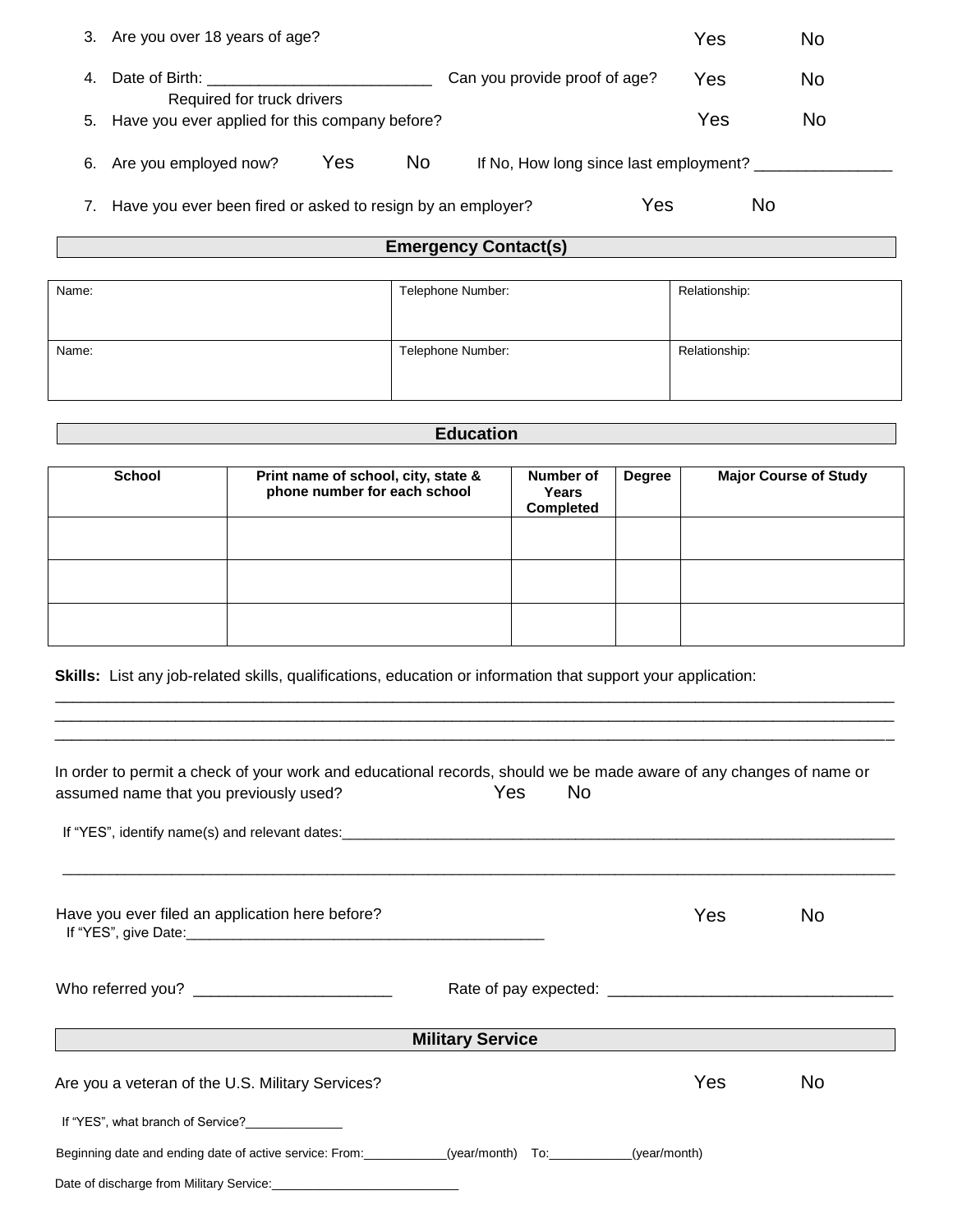#### **References**

| List three persons not related to you whom you have known at least one year: |                            |                   |  |  |
|------------------------------------------------------------------------------|----------------------------|-------------------|--|--|
| <b>NAME</b>                                                                  | ADDRESS & TELEPHONE NUMBER | <b>OCCUPATION</b> |  |  |
|                                                                              |                            |                   |  |  |
|                                                                              |                            |                   |  |  |
|                                                                              |                            |                   |  |  |
|                                                                              |                            |                   |  |  |
| 3.                                                                           |                            |                   |  |  |
|                                                                              |                            |                   |  |  |
| <b>Previous Employment History</b>                                           |                            |                   |  |  |

### **EMPLOYMENT HISTORY MUST BE COMPLETED BY TRUCK DRIVER APPLICANTS**

All driver applications to drive in interstate commerce must provide the following information on all employers during the preceding three (3) years.

Applicants to drive a commercial motor vehicle\* in intrastate or interstate commerce shall also provide an additional seven years (7) information on those employers for whom the applicant operated such vehicle.

(Note: **List employers in reverse order starting with the most recent**. Add another sheet as necessary).

Consent for On Point Operations, LLC, to contact previous employers. YES No

If answer is no please list reason for refusal to contact previous employer below.

Please List any Previous Employers you do not consent for On Point Operations, LLC. to contact and list reason for refusal.

| EMPLOYER:                                                                                | DATE:                      |                   |
|------------------------------------------------------------------------------------------|----------------------------|-------------------|
| NAME:                                                                                    | From:<br>Yr.<br>Mo.        | To:<br>Mo.<br>Yr. |
| ADDRESS:                                                                                 | POSITION HELD:             |                   |
| CITY:                                                                                    | SALARY/WAGE:               |                   |
| <b>CONTACT PERSON &amp; PHONE NUMBER:</b>                                                | <b>REASON FOR LEAVING:</b> |                   |
| WERE YOU SUBJECT TO THE FMCSR WHILE EMPLOYED?                                            | Yes<br>П.                  | No<br>$\Box$      |
| WAS YOUR JOB DESIGNATED AS A SAFETY SENSITIVE FUNCTION IN ANY DOT REGULATED MODE SUBJECT |                            |                   |
| TO THE DRUG AND ALCOHOL TESTING REQUIREMENTS OF 40 CFR PART 40? □ Yes                    |                            | No<br>$\Box$      |

| EMPLOYER:                                                                                | DATE:                      |                   |
|------------------------------------------------------------------------------------------|----------------------------|-------------------|
| NAME:                                                                                    | From:<br>Yr.<br>Mo.        | To:<br>Yr.<br>Mo. |
| ADDRESS:                                                                                 | POSITION HELD:             |                   |
| CITY:                                                                                    | SALARY/WAGE:               |                   |
| <b>CONTACT PERSON &amp; PHONE NUMBER:</b>                                                | <b>REASON FOR LEAVING:</b> |                   |
| WERE YOU SUBJECT TO THE FMCSR WHILE EMPLOYED?                                            | D Yes                      | $\Box$ No         |
| WAS YOUR JOB DESIGNATED AS A SAFETY SENSITIVE FUNCTION IN ANY DOT REGULATED MODE SUBJECT |                            |                   |
| TO THE DRUG AND ALCOHOL TESTING REQUIREMENTS OF 40 CFR PART 40? $\Box$ Yes               |                            | No<br>П.          |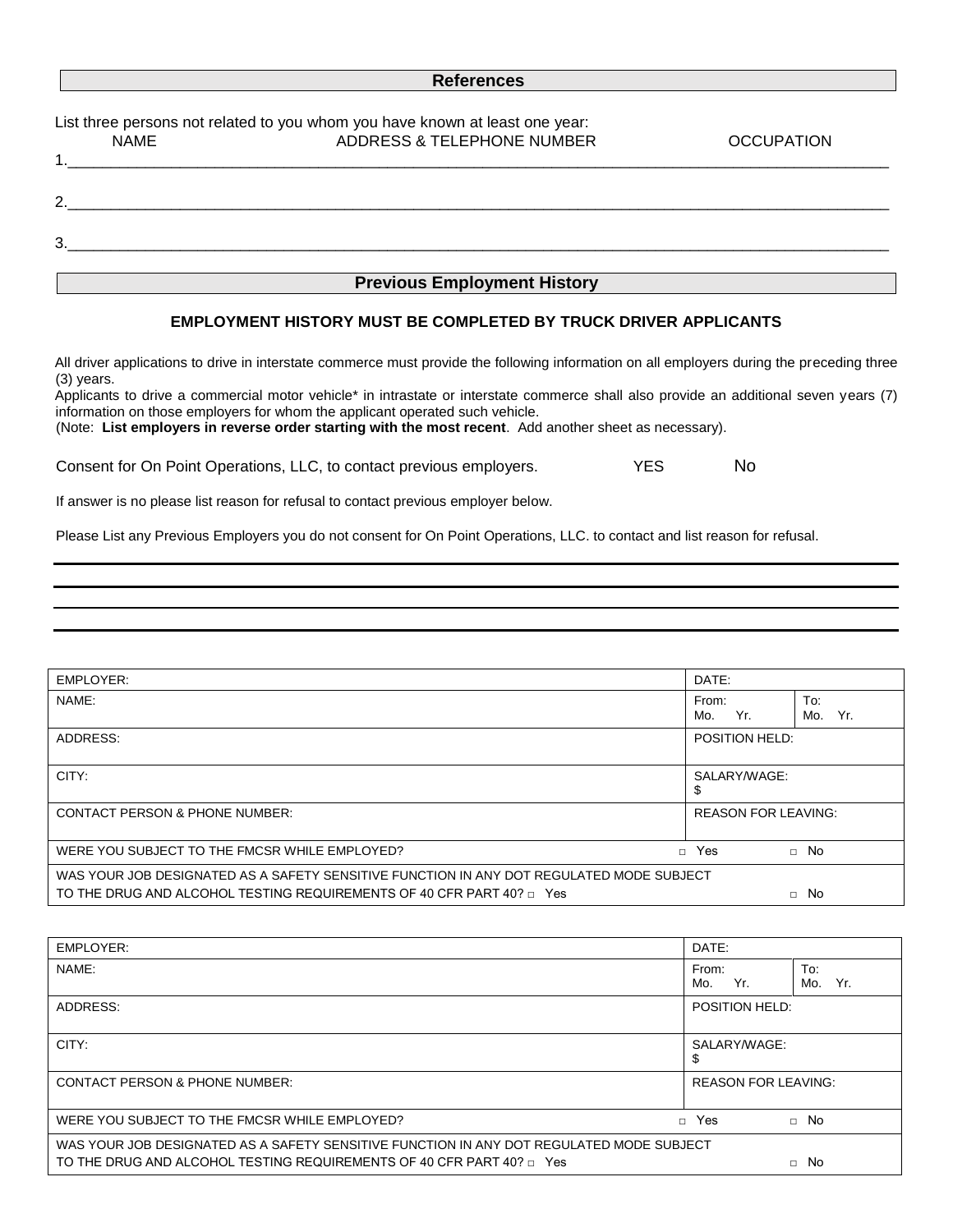| <b>EMPLOYER:</b>                                                                                                                                                  | DATE:                                 |
|-------------------------------------------------------------------------------------------------------------------------------------------------------------------|---------------------------------------|
| NAME:                                                                                                                                                             | To:<br>From:<br>Mo. Yr.<br>Yr.<br>Mo. |
| ADDRESS:                                                                                                                                                          | POSITION HELD:                        |
| CITY:                                                                                                                                                             | SALARY/WAGE:<br>\$                    |
| CONTACT PERSON & PHONE NUMBER:                                                                                                                                    | <b>REASON FOR LEAVING:</b>            |
| WERE YOU SUBJECT TO THE FMCSR WHILE EMPLOYED?                                                                                                                     | $\Box$ Yes<br>$\Box$ No               |
| WAS YOUR JOB DESIGNATED AS A SAFETY SENSITIVE FUNCTION IN ANY DOT REGULATED MODE SUBJECT<br>TO THE DRUG AND ALCOHOL TESTING REQUIREMENTS OF 40 CFR PART 40? □ Yes | $\Box$ No                             |
| EMPLOYER:                                                                                                                                                         | DATE:                                 |
| NAME:                                                                                                                                                             | To:<br>From:<br>Yr.<br>Mo. Yr.<br>Mo. |
| <b>ADDRESS:</b>                                                                                                                                                   | POSITION HELD:                        |
| CITY:                                                                                                                                                             | SALARY/WAGE:<br>\$                    |
| <b>CONTACT PERSON &amp; PHONE NUMBER:</b>                                                                                                                         | <b>REASON FOR LEAVING:</b>            |
| WERE YOU SUBJECT TO THE FMCSR WHILE EMPLOYED?                                                                                                                     | $\Box$ Yes<br>$\Box$ No               |
| WAS YOUR JOB DESIGNATED AS A SAFETY SENSITIVE FUNCTION IN ANY DOT REGULATED MODE SUBJECT                                                                          |                                       |
| TO THE DRUG AND ALCOHOL TESTING REQUIREMENTS OF 40 CFR PART 40? □ Yes                                                                                             | $\Box$ No                             |

| EMPLOYER:                                                                                                                                                              | DATE:                      |                   |
|------------------------------------------------------------------------------------------------------------------------------------------------------------------------|----------------------------|-------------------|
| NAME:                                                                                                                                                                  | From:<br>Yr.<br>Mo.        | To:<br>Mo.<br>Yr. |
| ADDRESS:                                                                                                                                                               | <b>POSITION HELD:</b>      |                   |
| CITY:                                                                                                                                                                  | SALARY/WAGE:<br>S          |                   |
| <b>CONTACT PERSON &amp; PHONE NUMBER:</b>                                                                                                                              | <b>REASON FOR LEAVING:</b> |                   |
| WERE YOU SUBJECT TO THE FMCSR WHILE EMPLOYED?<br>$\Box$                                                                                                                | Yes                        | $\Box$ No         |
| WAS YOUR JOB DESIGNATED AS A SAFETY SENSITIVE FUNCTION IN ANY DOT REGULATED MODE SUBJECT<br>TO THE DRUG AND ALCOHOL TESTING REQUIREMENTS OF 40 CFR PART 40? $\Box$ Yes |                            | $\Box$ No         |

| EMPLOYER:                                                                                                                                                              | DATE:                      |                   |
|------------------------------------------------------------------------------------------------------------------------------------------------------------------------|----------------------------|-------------------|
| NAME:                                                                                                                                                                  | From:<br>Yr.<br>Mo.        | To:<br>Yr.<br>Mo. |
| ADDRESS:                                                                                                                                                               | POSITION HELD:             |                   |
| CITY:                                                                                                                                                                  | SALARY/WAGE:<br>S          |                   |
| <b>CONTACT PERSON &amp; PHONE NUMBER:</b>                                                                                                                              | <b>REASON FOR LEAVING:</b> |                   |
| WERE YOU SUBJECT TO THE FMCSR WHILE EMPLOYED?                                                                                                                          | □ Yes                      | $\Box$ No         |
| WAS YOUR JOB DESIGNATED AS A SAFETY SENSITIVE FUNCTION IN ANY DOT REGULATED MODE SUBJECT<br>TO THE DRUG AND ALCOHOL TESTING REQUIREMENTS OF 40 CFR PART 40? $\Box$ Yes | $\Box$                     | No                |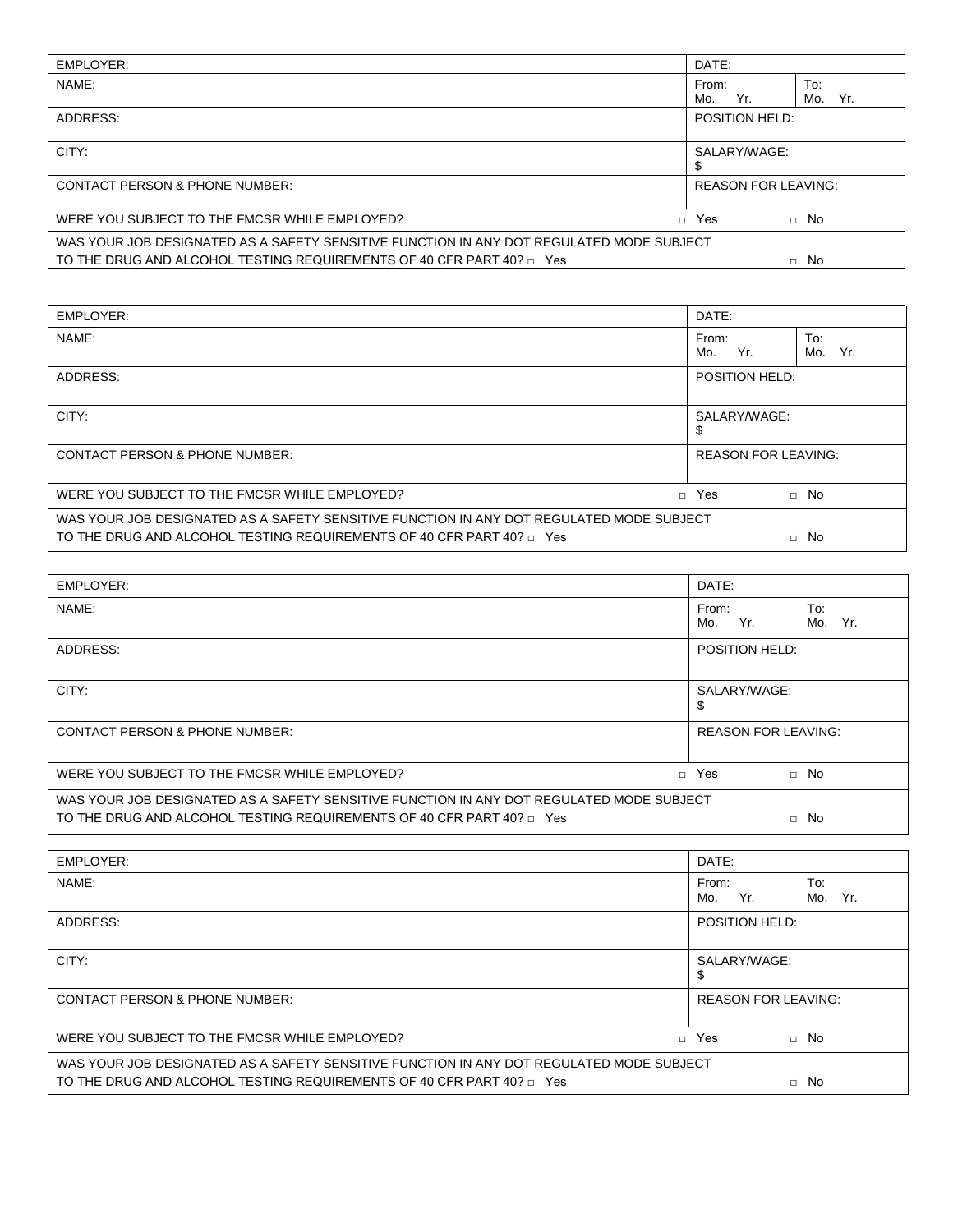| EMPLOYER:                                                                                                                                                         | DATE:                      |                   |
|-------------------------------------------------------------------------------------------------------------------------------------------------------------------|----------------------------|-------------------|
| NAME:                                                                                                                                                             | From:<br>Yr.<br>Mo.        | To:<br>Yr.<br>Mo. |
| ADDRESS:                                                                                                                                                          | POSITION HELD:             |                   |
| CITY:                                                                                                                                                             | SALARY/WAGE:<br>S          |                   |
| <b>CONTACT PERSON &amp; PHONE NUMBER:</b>                                                                                                                         | <b>REASON FOR LEAVING:</b> |                   |
| WERE YOU SUBJECT TO THE FMCSR WHILE EMPLOYED?<br>$\Box$                                                                                                           | Yes                        | $\Box$ No         |
| WAS YOUR JOB DESIGNATED AS A SAFETY SENSITIVE FUNCTION IN ANY DOT REGULATED MODE SUBJECT<br>TO THE DRUG AND ALCOHOL TESTING REQUIREMENTS OF 40 CFR PART 40? □ Yes |                            | $\Box$ No         |

| EMPLOYER:                                                                                                                                                         | DATE:                      |                   |
|-------------------------------------------------------------------------------------------------------------------------------------------------------------------|----------------------------|-------------------|
| NAME:                                                                                                                                                             | From:<br>Yr.<br>Mo.        | To:<br>Mo.<br>Yr. |
| ADDRESS:                                                                                                                                                          | POSITION HELD:             |                   |
| CITY:                                                                                                                                                             | SALARY/WAGE:<br>\$         |                   |
| <b>CONTACT PERSON &amp; PHONE NUMBER:</b>                                                                                                                         | <b>REASON FOR LEAVING:</b> |                   |
| WERE YOU SUBJECT TO THE FMCSR WHILE EMPLOYED?<br>П.                                                                                                               | Yes                        | $\Box$ No         |
| WAS YOUR JOB DESIGNATED AS A SAFETY SENSITIVE FUNCTION IN ANY DOT REGULATED MODE SUBJECT<br>TO THE DRUG AND ALCOHOL TESTING REQUIREMENTS OF 40 CFR PART 40? □ Yes |                            | $\Box$ No         |

| EMPLOYER:                                                                                                                                                         | DATE:                      |                   |
|-------------------------------------------------------------------------------------------------------------------------------------------------------------------|----------------------------|-------------------|
| NAME:                                                                                                                                                             | From:<br>Yr.<br>Mo.        | To:<br>Mo.<br>Yr. |
| ADDRESS:                                                                                                                                                          | POSITION HELD:             |                   |
| CITY:                                                                                                                                                             | SALARY/WAGE:<br>S          |                   |
| <b>CONTACT PERSON &amp; PHONE NUMBER:</b>                                                                                                                         | <b>REASON FOR LEAVING:</b> |                   |
| WERE YOU SUBJECT TO THE FMCSR WHILE EMPLOYED?<br>$\Box$                                                                                                           | Yes                        | $\Box$ No         |
| WAS YOUR JOB DESIGNATED AS A SAFETY SENSITIVE FUNCTION IN ANY DOT REGULATED MODE SUBJECT<br>TO THE DRUG AND ALCOHOL TESTING REQUIREMENTS OF 40 CFR PART 40? □ Yes |                            | $\Box$ No         |

\*Includes vehicles having a GVWR of 26,001 lbs. or more; vehicles designed to transport fifteen (15) or more passengers, or any size vehicle used to transport hazardous materials in a quantity requiring placarding.

^The Federal Motor Carrier Safety Regulations (FMCSR) apply to anyone operating a motor vehicle on a highway in interstate commerce to transport passengers or property when the vehicle: (1) weighs or has a GVWR of 10,001 lbs. or more; (2) is designed or used to transport nine (9) or more passengers; or (3) is of any size and is used to transport hazardous materials in a quantity requiring placarding.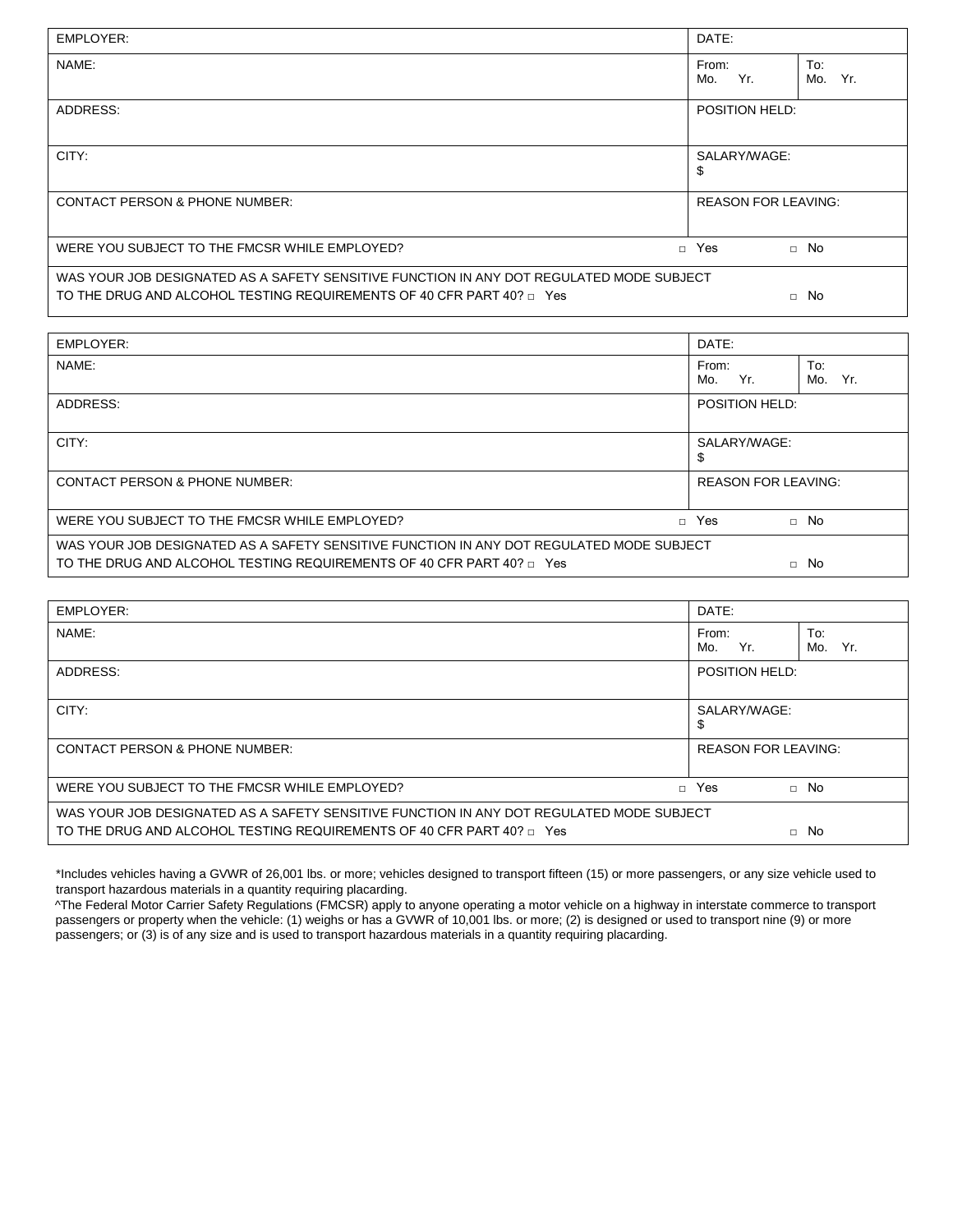## **MUST BE COMPLETED BY TRUCK DRIVER APPLICANTS**

#### **ACCIDENT RECORD FOR PAST 3 YEARS OR MORE** (ATTACH SHEET IF MORE SPACE IS NEEDED)

|                      | DATE | <b>DETAILS</b> | <b>FATALITIES</b> | <b>INJURIES</b> |
|----------------------|------|----------------|-------------------|-----------------|
| <b>LAST ACCIDENT</b> |      |                |                   |                 |
| PREVIOUS ACCIDENT    |      |                |                   |                 |
| PREVIOUS ACCIDENT    |      |                |                   |                 |
| PREVIOUS ACCIDENT    |      |                |                   |                 |
| PREVIOUS ACCIDENT    |      |                |                   |                 |

## **TRAFFIC CONVICTIONS AND FORFEITURES FOR THE PAST 3 YEARS** (OTHER THAN PARKING VIOLATIONS)

| LOCATION                                           | DATE | CHARGE | PENALTY |  |  |  |  |
|----------------------------------------------------|------|--------|---------|--|--|--|--|
|                                                    |      |        |         |  |  |  |  |
|                                                    |      |        |         |  |  |  |  |
|                                                    |      |        |         |  |  |  |  |
|                                                    |      |        |         |  |  |  |  |
|                                                    |      |        |         |  |  |  |  |
|                                                    |      |        |         |  |  |  |  |
|                                                    |      |        |         |  |  |  |  |
| . . ___ . _ ____ ._ _ _ _ _ _ _ _ _ _ . _ __ _ _ . |      |        |         |  |  |  |  |

### (ATTACH SHEET IF MORE SPACE IS NEEDED)

#### **EXPERIENCE AND QUALIFICATIONS – DRIVER**

|                                  | <b>STATE</b> | LICENSE NO. | <b>TYPE</b> | <b>EXPIRATION DATE</b> |
|----------------------------------|--------------|-------------|-------------|------------------------|
|                                  |              |             |             |                        |
| <b>DRIVER</b><br><b>LICENSES</b> |              |             |             |                        |
|                                  |              |             |             |                        |
|                                  |              |             |             |                        |

| A. Have you ever been denied a license, permit or privilege to<br>operate a motor vehicle? | Yes | No. |
|--------------------------------------------------------------------------------------------|-----|-----|
| B. Has any license, permit or privilege ever been suspended or<br>revoked?                 | Yes | No. |

 $\Box \rightarrow \Box \rightarrow \Box$  $\Box \rightarrow \Box \rightarrow \Box$ \_\_\_\_\_\_\_\_\_\_\_\_\_\_\_\_\_\_\_\_\_\_\_\_\_\_\_\_\_\_\_\_\_\_\_\_\_\_\_\_\_\_\_\_\_\_\_\_\_\_\_\_\_\_\_\_\_\_\_\_\_\_\_\_\_\_\_\_\_\_\_\_\_\_\_\_\_\_\_\_\_\_\_\_\_\_\_\_\_\_\_\_\_\_\_\_\_\_ \_\_\_\_\_\_\_\_\_\_\_\_\_\_\_\_\_\_\_\_\_\_\_\_\_\_\_\_\_\_\_\_\_\_\_\_\_\_\_\_\_\_\_\_\_\_\_\_\_\_\_\_\_\_\_\_\_\_\_\_\_\_\_\_\_\_\_\_\_\_\_\_\_\_\_\_\_\_\_\_\_\_\_\_\_\_\_\_\_\_\_\_\_\_\_\_\_\_ \_\_\_\_\_\_\_\_\_\_\_\_\_\_\_\_\_\_\_\_\_\_\_\_\_\_\_\_\_\_\_\_\_\_\_\_\_\_\_\_\_\_\_\_\_\_\_\_\_\_\_\_\_\_\_\_\_\_\_\_\_\_\_\_\_\_\_\_\_\_\_\_\_\_\_\_\_\_\_\_\_\_\_\_\_\_\_\_\_\_\_\_\_\_\_\_\_\_

If the answer to either A or B is yes, attach statement giving details.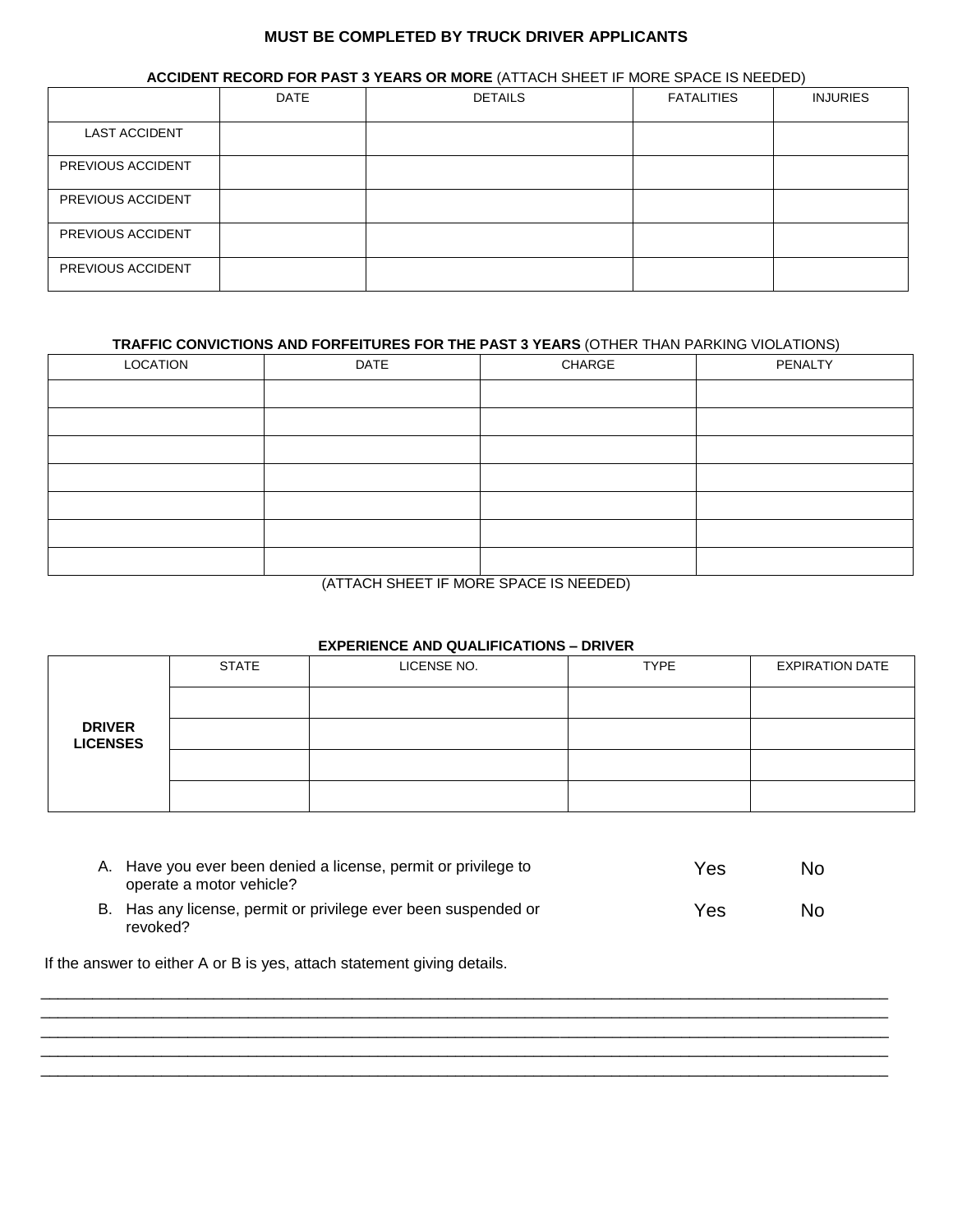#### **Driving Experience**

|                           | <b>TYPE OF EQUIPMENT</b> | <b>DATES</b> |    | APPROX, NO. OF MILES |
|---------------------------|--------------------------|--------------|----|----------------------|
| <b>CLASS OF EQUIPMENT</b> |                          |              |    |                      |
|                           | (VAN, TANK, FLAT, ETC.)  | FROM         | TO | (TOTAL)              |
| <b>STRAIGHT TRUCK</b>     |                          |              |    |                      |
| TRACTOR AND SEMI-TRAILER  |                          |              |    |                      |
| TRACTOR - TWO TRAILER     |                          |              |    |                      |
| <b>OTHER</b>              |                          |              |    |                      |
|                           |                          |              |    |                      |
|                           |                          |              |    |                      |
|                           |                          |              |    |                      |

\_\_\_\_\_\_\_\_\_\_\_\_\_\_\_\_\_\_\_\_\_\_\_\_\_\_\_\_\_\_\_\_\_\_\_\_\_\_\_\_\_\_\_\_\_\_\_\_\_\_\_\_\_\_\_\_\_\_\_\_\_\_\_\_\_\_\_\_\_\_\_\_\_\_\_\_\_\_\_\_\_\_\_\_\_\_\_\_\_\_\_\_\_\_\_\_\_\_\_\_\_\_\_\_\_\_\_

\_\_\_\_\_\_\_\_\_\_\_\_\_\_\_\_\_\_\_\_\_\_\_\_\_\_\_\_\_\_\_\_\_\_\_\_\_\_\_\_\_\_\_\_\_\_\_\_\_\_\_\_\_\_\_\_\_\_\_\_\_\_\_\_\_\_\_\_\_\_\_\_\_\_\_\_\_\_\_\_\_\_\_\_\_\_\_\_\_\_\_\_\_\_\_\_\_\_\_\_\_\_\_\_\_\_\_\_ \_\_\_\_\_\_\_\_\_\_\_\_\_\_\_\_\_\_\_\_\_\_\_\_\_\_\_\_\_\_\_\_\_\_\_\_\_\_\_\_\_\_\_\_\_\_\_\_\_\_\_\_\_\_\_\_\_\_\_\_\_\_\_\_\_\_\_\_\_\_\_\_\_\_\_\_\_\_\_\_\_\_\_\_\_\_\_\_\_\_\_\_\_\_\_\_\_\_\_\_\_\_\_\_\_\_\_

#### LIST STATES OPERATED IN FOR LAST FIVE YEARS \_\_\_\_\_\_\_\_\_\_\_\_\_\_\_\_\_\_\_\_\_\_\_\_\_\_\_\_\_\_\_\_\_\_\_\_\_\_\_\_\_\_\_\_\_\_\_\_\_\_\_\_\_\_\_\_\_\_\_\_\_\_\_

SHOW SPECIAL COURSES OR TRAINING THAT WILL HELP YOU AS A DRIVER:

WHICH SAFE OPERATING AWARDS DO YOU HOLD AND FROM WHOM?\_\_\_\_\_\_\_\_\_\_\_\_\_\_\_\_\_\_\_\_\_\_\_\_\_\_

#### **Previous Employment Pre-Employment Drug & Alcohol Statement**

| 1. Have you ever failed a DOT drug and/or alcohol test?                  | Yes | No |
|--------------------------------------------------------------------------|-----|----|
| 2. Have you ever refused to take a DOT drug and/or alcohol test?         | Yes | No |
| 3. Have you ever violated any other DOT drug and/or alcohol regulations? | Yes | No |

- 4. In the past two years have you tested positive or refused to test, on any pre-employment drug or alcohol test, but did not get hired for a safety sensitive position as a result of the result or failure? Yes No
- 5. If yes to any of the above questions, please provide proof that you have successfully completed the SAP evaluation.

| -<br>∼… |  |
|---------|--|
|---------|--|

#### NOTICE TO APPLICANT

This Employer complies with the Americans with Disabilities Act of 1990. During the interview process you may be asked questions concerning your ability to perform job-related functions. If you are given a conditional offer of employment you may be required to complete a post-job offer medical history questionnaire and/or undergo a medical examination. If required, all entering employees in the same job category will be subject to the same medical questionnaire and/or examination. All information will be kept confidential and in separate files.

Applicants accepted for employment should clearly understand that while we make an effort to provide steady, continuous work, we have no employment contracts and we cannot guarantee the permanence of any position. Job tenure can be affected by many factors including business/economic conditions, changes in laws or Employer policies, conformity to our work rules, job performance, etc., and of course, employees may elect to leave of their own accord to seek other jobs.

We conduct our business with the highest possible degree of safety and efficiency. Because of this, the employer may require applicants for employment to undergo blood and/or urinalysis screening for drug or alcohol use as part of our pre-placement physical examination. In addition, all employees of the Employer are subject to random blood tests and/or urinalysis screening for drug or alcohol use.

On Point Operations, LLC. provides a smoke-free work environment for its employees.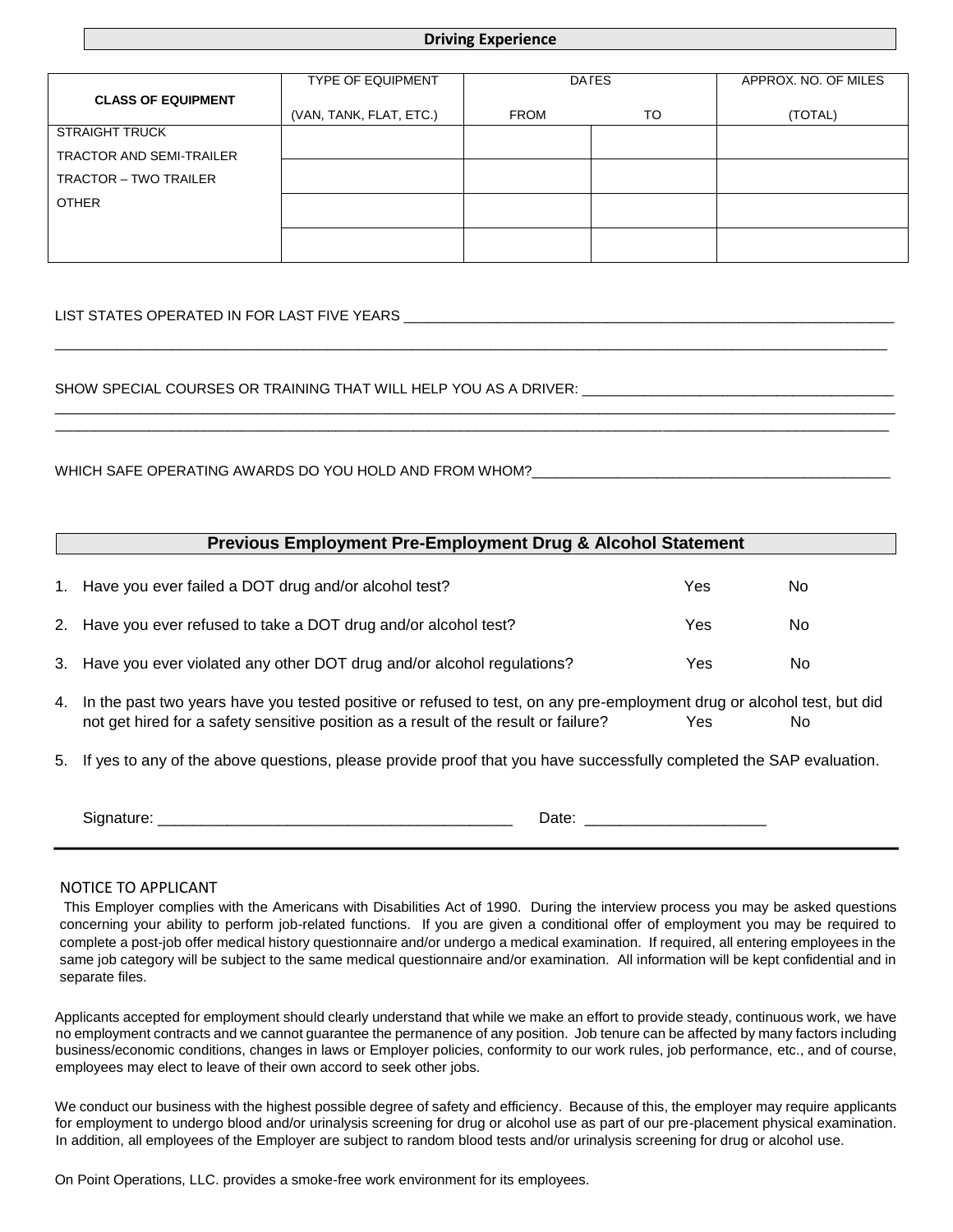#### **APPLICANT'S STATEMENT**

I certify that the answers given herein are true and complete to the best of my knowledge. I authorize the investigation of my background and all matters contained in this application and hereby give the Employer permission to contact schools, previous employers, references, and others, and hereby release the Employer from any liability as a result of such contact and release all such persons or companies or corporations supplying information from all liability for all damages on account of supplying such information. I understand that misrepresentations, omissions of facts or incomplete information requested in this application may remove me from further consideration for employment or, if employed by the Employer, may result in the termination of my employment. I agree to furnish such additional information and complete such examinations as may be required to complete this application.

In consideration of my employment, I agree to conform to the rules and regulations of the Employer. I understand that my employment with the Employer is for no specific term, and that my employment, compensation, and benefits can be terminated, with or without cause, and with or without notice, at any time, for any reason, at the option of the Employer or myself.

I further understand that no oral promise, Employer policy, custom, business practice or other procedure (including the Employer's Employee Handbook or any personnel manuals) constitutes an employment contract or modification of the at-will employment relationship between the Employer and me.

The contents of any Employee Handbook or personnel manuals, as well as other Employer policies and practices, are subject to change or modification by the Employer, solely at its discretion, without notice.

I also understand that no manager, supervisor, or company representative(s) other than the Employer's two Directors, has any authority to enter into any employment agreement for any specified time period, or to make any oral or written agreement contrary to the foregoing.

I understand all notices to applicants above, and I agree to submit to testing for drug or alcohol use in accordance with the Employer's policies.

#### **TO BE READ AND SIGNED BY ALL APPLICANT**

This certifies that this application was completed by me, and that all entries on it and information in it are true and complete to the best of my knowledge.

I authorize you to make such investigations and inquiries of my personal, employment, financial or medical history and other related matters as may be necessary in arriving at an employment decision. (Generally, inquiries regarding medical history will be made only if and after a conditional offer of employment has been extended.) I hereby release employers, schools, health care providers and other persons from all liability in responding to inquiries and releasing information in connection with my application.

In the event of employment, I understand that false or misleading information given in my application or interview(s) may result in discharge. I understand, also, that I am required to abide by all rules and regulations of the Company.

Date **Date** Applicant's Signature Applicant's Signature Applicant's Signature

*This application will remain active for thirty (30) days. Any applicant wishing to be considered for employment beyond thirty (30) days should reapply*.

\_\_\_\_\_\_\_\_\_\_\_\_\_\_\_\_\_\_\_\_\_\_\_\_ \_\_\_\_\_\_\_\_\_\_\_\_\_\_\_\_\_\_\_\_\_\_\_\_\_\_\_\_\_\_\_\_\_\_\_\_\_\_\_\_\_\_\_\_\_\_\_\_\_\_

This Employer is an equal opportunity employer. We adhere to a policy of making employment decisions without regard to race, color, age, sex, sexual orientation, religion, national origin, disability, veteran or marital status, or any other status or condition protected by applicant's federal or state statutes, except where a bona fide occupational qualification exists. Your opportunity for employment with the Employer depends solely upon your qualifications.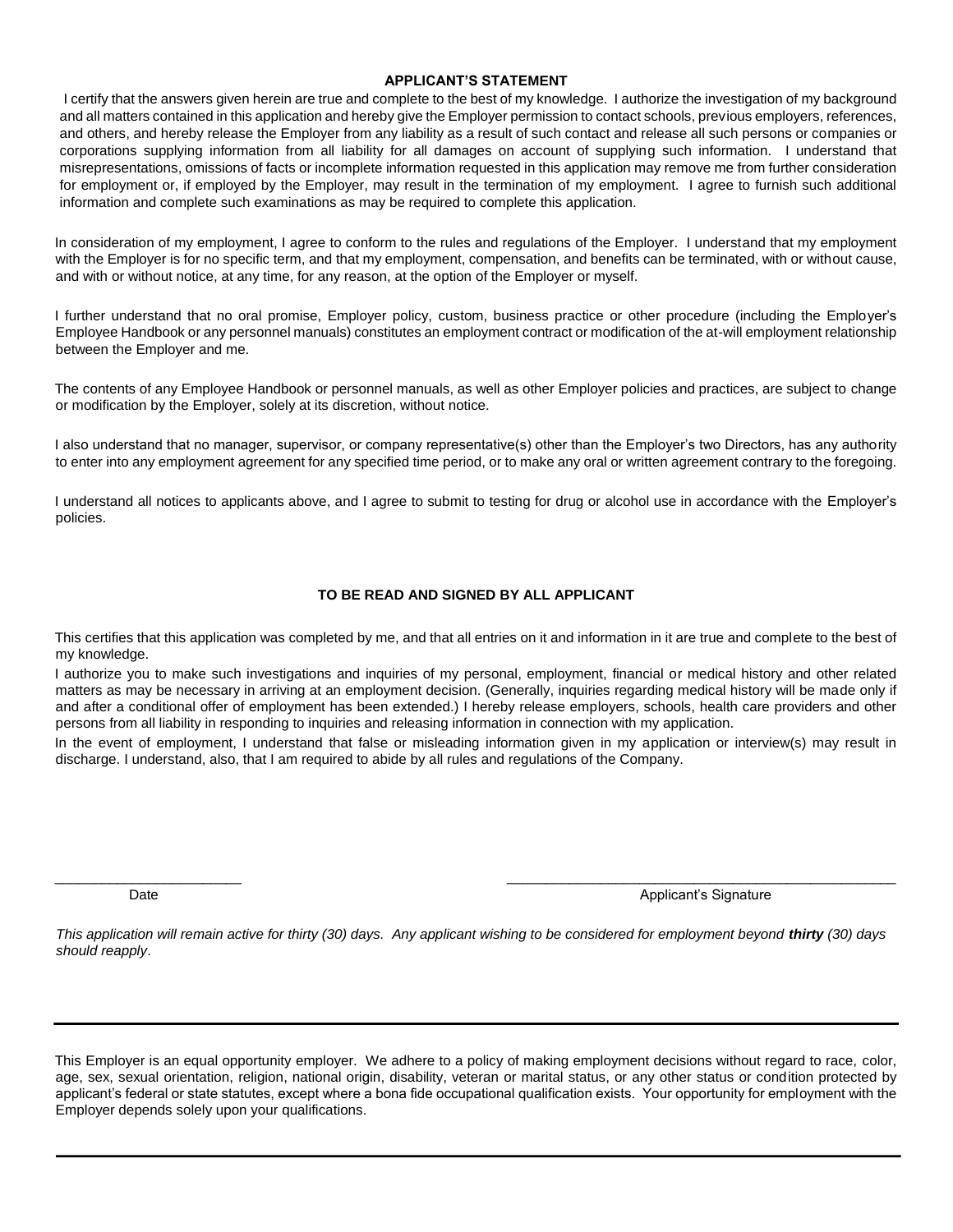#### **Fair Credit Reporting Act – Disclosure**

In accordance with the provisions of Section 604(b)(2)(A) of the Fair Credit Reporting Act, Public Law 91-508, as amended by the Consumer Credit Reporting Act of 1996 (Title II, Subtitle D, Chapter 1, of Public Law 104-208.) You are being informed that reports verifying your previous employment, previous drug and alcohol test results, and your driving record will be obtained on you for employment purposes with this company. These reports are required by sections 382, 413, 391.23 and 319.25 of the Federal Motor Carrier Safety Regulations.

| Drivers Name: Last,<br>First                                      |       | Middle Initial                                  |              |           | Social Security Number                                                                                                                                                                                                                                                                                                                                                                                                          |  |
|-------------------------------------------------------------------|-------|-------------------------------------------------|--------------|-----------|---------------------------------------------------------------------------------------------------------------------------------------------------------------------------------------------------------------------------------------------------------------------------------------------------------------------------------------------------------------------------------------------------------------------------------|--|
|                                                                   |       |                                                 |              |           |                                                                                                                                                                                                                                                                                                                                                                                                                                 |  |
| Driver's Signature                                                |       |                                                 | Date         |           |                                                                                                                                                                                                                                                                                                                                                                                                                                 |  |
|                                                                   |       | DRIVER CERTIFICATION FOR OTHER COMPENSATED WORK |              |           |                                                                                                                                                                                                                                                                                                                                                                                                                                 |  |
| performing any compensated work for any non-motor carrier entity. |       |                                                 |              |           | INSTRUCTIONS: When employed by a motor carrier, a driver must report to the carrier all on-duty time including time working for other<br>employers. The definition of on-duty time found in Section 395.2 paragraphs (8) and (9) of the Federal Motor Carrier Safety Regulations<br>includes time preforming any other work in the capacity of, or in the employ of service of a common contract or private motor carrier, also |  |
|                                                                   |       |                                                 | (circle one) |           |                                                                                                                                                                                                                                                                                                                                                                                                                                 |  |
| Are you currently working for another employer?                   |       |                                                 | Yes          | No        |                                                                                                                                                                                                                                                                                                                                                                                                                                 |  |
| At this time do you intend to work for another employer while     |       |                                                 |              |           |                                                                                                                                                                                                                                                                                                                                                                                                                                 |  |
| Still employed by this company?                                   |       |                                                 | Yes          | <b>No</b> |                                                                                                                                                                                                                                                                                                                                                                                                                                 |  |
| and maintain compliance with the HOS Rules.                       |       |                                                 |              |           | I hereby certify that the information given above is true, and I understand that one I become employed with the company if I begin working<br>for any additional company for compensation, I must inform the company immediately of such employment activity, log the hours worked,                                                                                                                                             |  |
| Drivers Name: Last.                                               | First | Middle Initial                                  |              |           | Social Security Number                                                                                                                                                                                                                                                                                                                                                                                                          |  |

Driver's Signature Date

\_\_\_\_\_\_\_\_\_\_\_\_\_\_\_\_\_\_\_\_\_\_\_\_\_\_\_\_\_\_\_\_\_\_\_\_\_\_\_\_\_\_\_ \_\_\_\_\_\_\_\_\_\_\_\_\_\_\_\_\_\_\_\_\_\_\_\_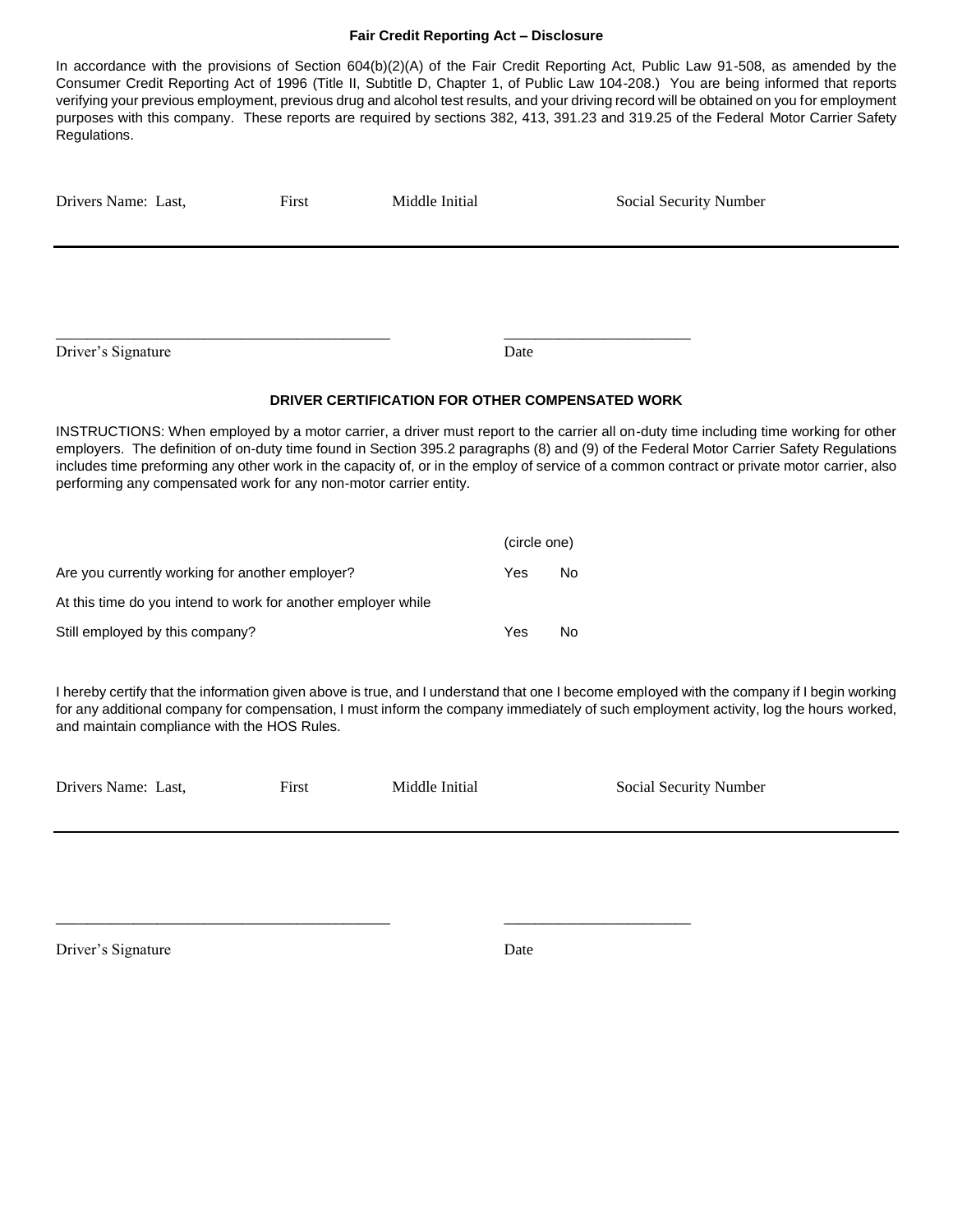## **Motor Vehicle Driver's**

### Certification of Compliance with Driver License Requirements

MOTOR CARRIER INSTRUCTIONS: The requirements in part 383 apply to every driver who operates in intrastate, interstate, or foreign commerce and operates a vehicle weighing 26,001 pounds or more, can transport more than 15 people, or transports hazardous materials that require placarding.

The requirements in part 391 apply to every driver who operates in interstate commerce and operates a vehicle weighing 10,001 pounds or more, can transport more than 15 people, or transports hazardous materials that require placarding.

DRIVER REQUIRESMENTS: parts 383 and 391 of the Federal Motor Carrier Safety Regulations contain some requirements that you as a driver must comply with. These requirements are in effect as of July 1, 1987. They are as follows:

1) POSSESS ONLY ONE LICENSE: You, as a commercial vehicle driver, may not possess more than one motor vehicle operator's license.

If you have more than one license, keep the license from your state of residence and return the additional licenses to the states that issued them. DESTROYING a license does not close the record in the state that issued it; you must notify the states. If a multiple license has been lost, stolen, or destroyed, close your record by notifying the state of issuance that you no long want to be licensed by that state.

 $2)$ NOTIFICATION OF LICENSE SUSPENSION, REVOCATION OR CANCELLATION: Sections 391.15(b) (2) and 383.33 of the Federal Motor Carrier Safety Regulations require that you notify your employer the NEXT BUSINESS DAY of any revocation or suspension of your driver's license. In addition, Section 383.31 requires that any time you violate a state or local traffic law (other than parking), you must report it within 30 days to: 1) your employing motor carrier, and 2) the state that issued your license (If the violation occurs in a state other than the one which issued your license). The notification to both the employer and state must be in writing.

The following license is the only one I will possess:

State Exp. Date Driver's License No.

DRIVER CERTIFICATION: I certify that I have read and understood the above requirements.

Driver's Name (Printed):

Driver's Signature: Date Date Date

Notes: